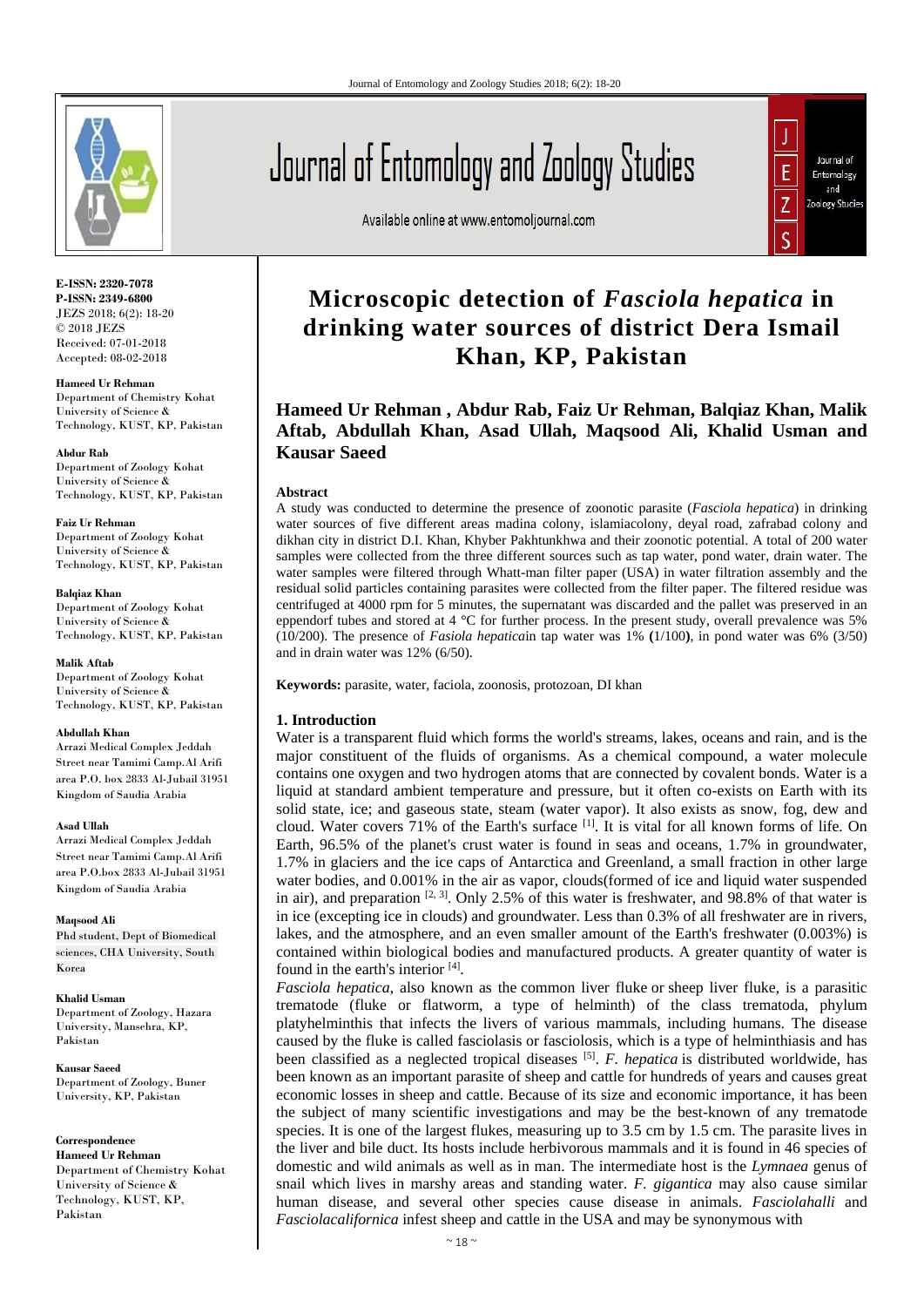Journal of Entomology and Zoology Studies

*Fasciolajacksoni* which infests elephants in Africa and India, *Fasciolanyanzae* whose host is the hippopotamus, and *Fasciola magna* which infests mostly in deer, but also in cattle and sheep but very rare. Classic examples of parasitism include interactions between vertebrate hosts and tapeworms, flukes, the Plasmodium species, and fleas. Parasitism differs from the parasitoid relationship in that parasitoids generally kill their hosts  $[6, 7]$ . The aim of the research work was to find out the microscopic detection of *fasciola hepatica* in drinking water of D.I. Khan KP, Pakistan

# **2. Materials and Methods**

# **2.1 Sample collection**

A total of 200 water samples were collected from different areas of District DIK for the detection of *Fasciola hepatica* including tap water, pond water and drain water according to the research plan of sample collection. One liter of each water sample collected in sterilized bottle, labeled (date of collection, name of area and type of water) and was transported to the Laboratory of Zoology Government Degree College No 1 Dera Ismail Khan for further processing.

| <b>Areas</b>       | Tap<br>Water | Pond<br>water | Drain<br>water | <b>Total</b> |
|--------------------|--------------|---------------|----------------|--------------|
| Madina Colony      | 20           | 10            | 10             |              |
| Islamia Colony     | 20           | 10            | 10             | 40           |
| Deyal Road         | 20           | 10            | 10             |              |
| Zafrabad Colony    | 20           | 10            | 10             | 40           |
| <b>DIKhan</b> City | 20           | 10            | 10             | 40           |
| Total              | $\Omega$     | 50            | 50             | 200          |

#### **Research plan of sample collection**

#### **2.2 Processing of water samples**

The water samples were filtered through Whatt-man filter paper (USA) in water filtration assembly and the residual solid particles containing parasites were collected from the filter paper. The filtered residue centrifuge at 4000 rpm for 5 minutes, the supernatant was discarded and the pallet was preserved. The pallet were further centrifuged at 4000 rpm for 5 minutes, Then the supernantant was discarded and the pallet were preserved in an eppendorf tubes and stored at 4°C for further process.

# **2.3 Giemsa stain preparation**

- Dissolve 3.8g of Gimsa powder into 250ml of ethanol.
- Heat solution fromstep 1 to 60 °C.
- Slowly add in 250ml of glycerin tp the solution from step 2.
- Filter the solution from step 3.
- The solution needs to stand a period of time prior to use. Although times varies based on who you ask a minimum of two months is usually recommended.

# **2.4 Slide preparation**

- First 2 micro liter water were taken with the help of pipette on glass slide.
- Now air dry the drop of water on the slide.
- Add a drop of methanol for fixation.
- Add a drop of gimsa stain.
- Place the slide for 5 minute to dry.
- Now check the slide under microscope.

# **2.5 Microscopy**

The prepared slides were examined under microscope 10X magnification power to detect the zoonotic parasite on the basis of size and morphology (Lindsay *et al*., 2000) and compared with positive slides of parasites.

# **2.6 Statistical analysis**

SPSS 16.0 software is used for data analysis. P values less than 0.05 were considered to be statistically significant.

# **3. Results and Discussion**

Fasciola trophozoites and eggs were found in all the water sources. The disease caused by the fluke is called fasciolasis or fasciolosis, which is a type of helminthiasis and has been classified as a neglected tropical diseases. *F. hepatica* is distributed worldwide, has been known as an important parasite of sheep and cattle for hundreds of years and causes great economic losses in sheep and cattle. Because of its size and economic importance, it has been the subject of many scientific investigations and may be the best-known of any trematode species.

It is one of the largest flukes, measuring up to 3.5 cm by 1.5 cm. The 1 ml of concentrated specimen represents a 1 liter of collecting raw water. The parasite lives in the liver and bile duct. Its hosts include herbivorous mammals and it is found in 46 species of domestic and wild animals as well as in man. The intermediate host is the *Lymnaea* genus of snail which lives in marshy areas and standing water. *F. gigantica* may also cause similar human disease, and several other species cause disease in animals. *Fasciola hepatica* has an indirectlifecycle with amphibious snails as intermediate hosts, typically from the genus *Lymnaea*.

Adult flukes produce eggs in the biliary ducts of their hosts. These eggs reach the gall bladder and are passed to the host's gut when the gall bladder is emptied. They are passively transported to the anus and are expelled with the feces. A single liver fluke can produce up to 25'000 eggs a day. The numbers of *f.hepatica* eggs in all the sites showed no observable pattern over the study period (March to July). Overall prevalence of *Fasciola hepatica* was 5% (10/200), while high prevalence was recorded in Drain water 12% (6/50), followed by pond water 6% (3/50) and the lowest was recorded in tape water 1% (1/100). (Table No.1 and fig, 1). The present study on zoonotic parasites detection were based on microscopic examination. The present study reported that *F. hepatica* were widely present in dikhan. This was a novel work which was carried out for first time in DIKhan. A total of 200 samples were examined, amongst these 100 samples were of tape, 50 were drainage and 50 were pond water each. Overall prevalence of parasite *f. hepatica* is 5%. In which tape water prevalence is 1% (1/100) and pond water prevalence is 6% (3/50) while the drain water prevalence is  $12\%$  (6/50).

The prevalence of *f. hepatica* in water samples of Madina colony is 2.5% (1/40), while the high prevalence was recorded in drain water is 10% (1/10), but the prevalence of f. hepatica in pond water and tape water was recorded as 0% (0/10) and 0% (0/20). The prevalence of *f. hepatica* in water samples of Islamia colony is 10% (04/40), while high prevalence was recorded in drain water is 30% (03/10), followed by pond water 10% (1/10) and the lowest prevalence was recorded in tape water 0% (0/20).

The prevalence of *f. hepatica* in water samples of Deyal road is 2.5% (1/40), while the higher prevalence was recorded in pond water is 10% (1.10), but the prevalence of *f. hepatica* in tape water and drain water is lowest is about 0% (0/20) and 0% (0/10). The prevalence of *f. hepatica* in water samples of Zafrabad colony is 5% (2/40), while the higher prevalence was recorded in pond water and drain water is 10% (1/10) and